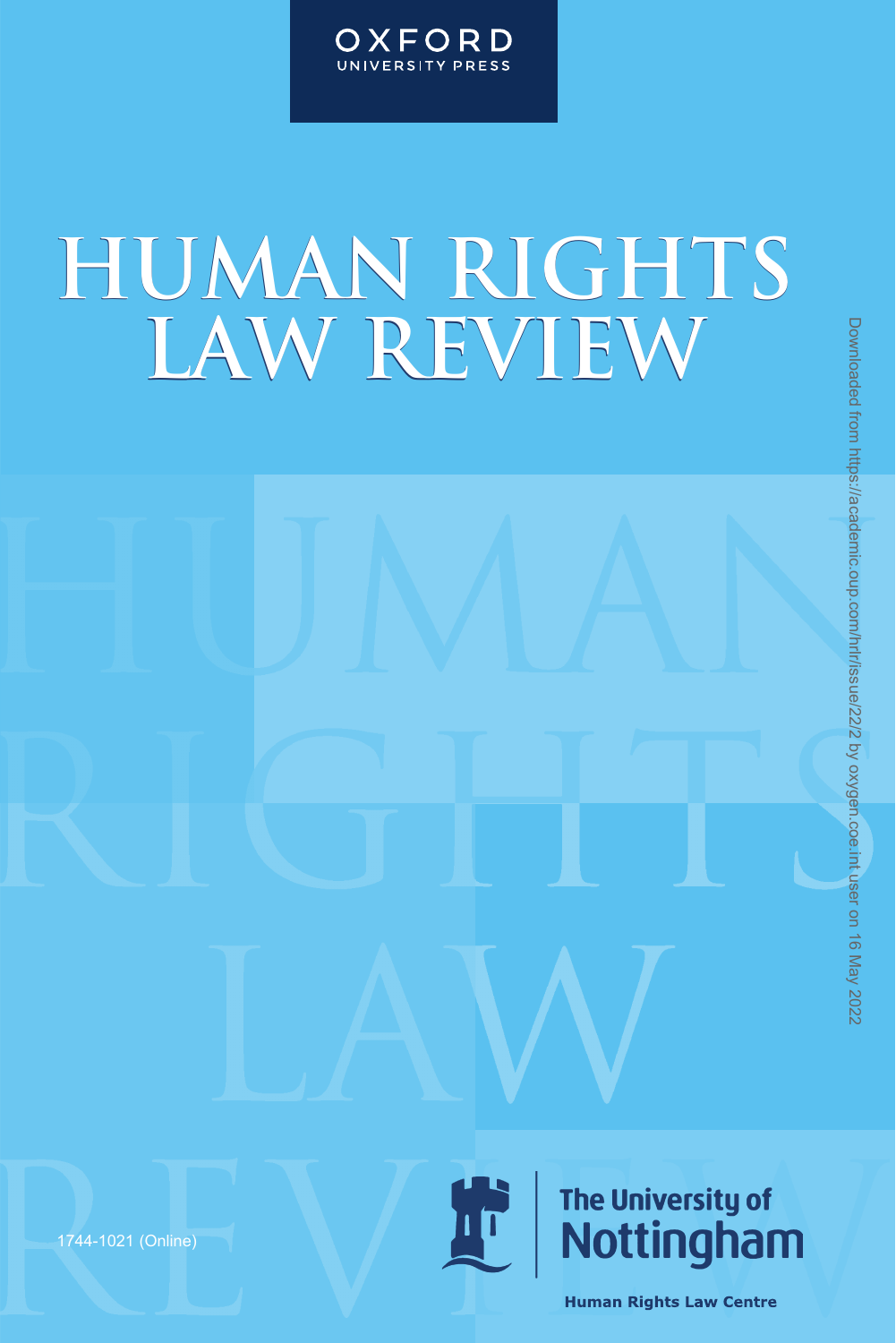## **HUMAN RIGHTS LAW REVIEW**

### Editor

**Professor Dominic McGoldrick,** Editor in Chief, Human Rights Law Centre, School of Law, University of Nottingham, Nottingham NG7 2RD, UK (dominic.mcgoldrick@nottingham.ac.uk).

**Professor Fiona de Londras,** Birmingham Law School, University of Birmingham, Birmingham B15 2TT, UK (f.delondras@bham.ac.uk).

**Dr Shreya Atrey,** University of Oxford, Oxford, OX1 2JA (shreya.atrey@conted.ox.ac.uk).

Associate Editor **Claire Hardwidge,** University of Nottingham, Nottingham NG7 2RD, UK (hrlr.editorialoffice@oup.com).

Book Review Editor

**Dr Hemi Mistry,** School of Law, Law and Social Sciences Building, University of Nottingham, Nottingham NG7 2RD, UK (hemi.mistry@nottingham.ac.uk).

### Editorial Advisory Board

**Abdullah An-Na'im** (Emory University School of Law); **Upendra Baxi** (University of Warwick); Antonio A. Cancado Trindade (International Court of Justice); **John Dugard** (University of Leiden); **Henry Steiner** (Harvard University).

### Editorial Board

**Peter Bartlett** (University of Nottingham); **Ed Bates** (University of Leicester); **Eva Brems** (Ghent University); **Anna Chadwick** (University of Glasgow); **Cathryn Costello** (Hertie School, Berlin and University of Oxford); **Matthew Craven** (School of Oriental and African Studies); **Marie-Benedicte Dembour** (University of Ghent); **Luis Eslava** (University of Kent; **Alasdair Gillespie** (Lancaster University); **Hurst Hannum** (University of Hong Kong and the Fletcher School, Tufts University); **Matthew Happold** (University of Luxembourg); **David Harris** (University of Nottingham); **Colin Harvey** (Queen's University Belfast); **Sarah Joseph** (Griffith University); Jeff Kenner (University of Nottingham); **David Kinley** (University of Sydney); **Dino Kritsiotis** (University of Nottingham); **Anna Lawson** (University of Leeds); **Sandra Liebenberg** (University of Stellenbosch); **Natasa Mavronicola** (University of Birmingham); **Robert McCorquodale** (University of Nottingham); **Kathryn McNeilly** (Queen's University Belfast); **Frédéric Megret** (McGill University); **Alastair Mowbray** (University of Nottingham); **Thérèse Murphy** (Queen's University Belfast); **Gerald L. Neuman** (Harvard Law School); **Charles Ngwena** (University of Pretoria); **Aoife Nolan**  (University of Nottingham); **Michael O'Flaherty** (FRA, European Union Agency for Fundamental Rights); **Thomas Poole** (London School of Economics); **Devyani Prabhat** (University of Bristol); **Gerard Quinn** (NUI Galway); **Gabor Rona** (Cardoza Law School); **Sangeeta Shah** (University of Nottingham); **Sandesh Sivakumaran** (University of Cambridge); **Sigrun Skogly** (University of Lancaster); **Patrick Twomey** (International Human Rights Network); **Ntina Tzouvala** (Australian National University); **Geraldine Van Bueren** (Queen Mary, University of London); **Elizabeth Wicks**  (University of Leicester); **Bruno de Witte** (European University Institute) **IF Shere Are University of Neutron Are also and the Shere Are also and the Shere Are also and the Cover and the Cover and the Cover and the Cover and the Cover and the Cover and the Cover and the Cover and May 2022 1:46:** 

**Abstracting and Indexing Services:** Articles appearing in Human Rights Law Review are abstracted in CSA Public Affairs Information Service and CSA Worldwide Political Science Abstracts.

### *Instructions to Authors can be found on the inside back cover.*

© Oxford University Press 2022. All rights reserved; no part of this publication may be reproduced, stored in a retrieval system, or transmitted in any form or by any means, electronic, mechanical, photocopying, recording, or otherwise with out either the prior written permission of the Publishers, or a licence permitting restricted copying issued in the UK by the Copyright Licensing Agency Ltd, 90 Tottenham Court Road, London WP 9 HE, or in the USA by the Copyright Clearance Center, 222 Rosewood Drive, Danvers, Massachusetts 01923, USA.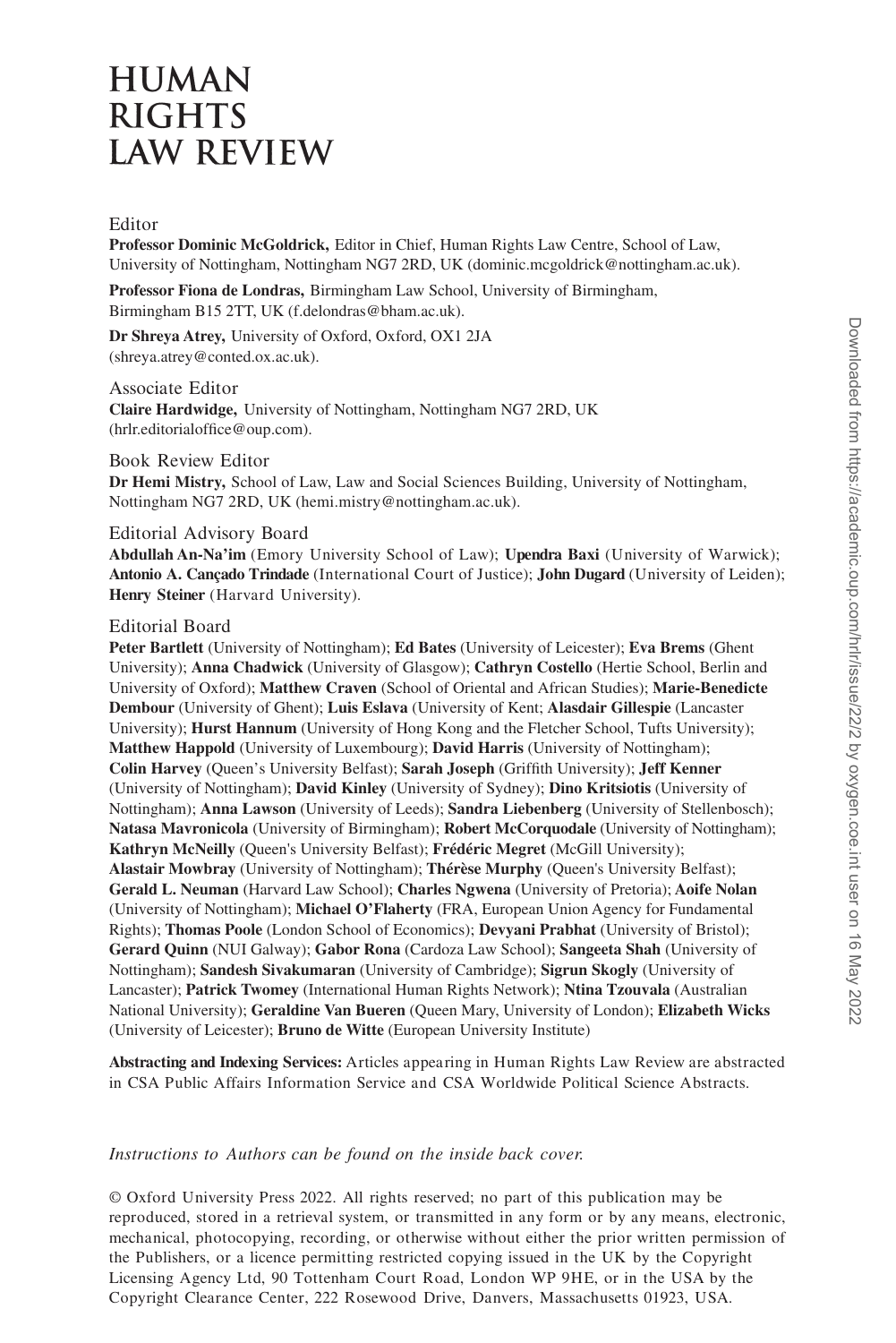

# **Human rights law review**

# **Contents**

<https://academic.oup.com/hrlr/issue>